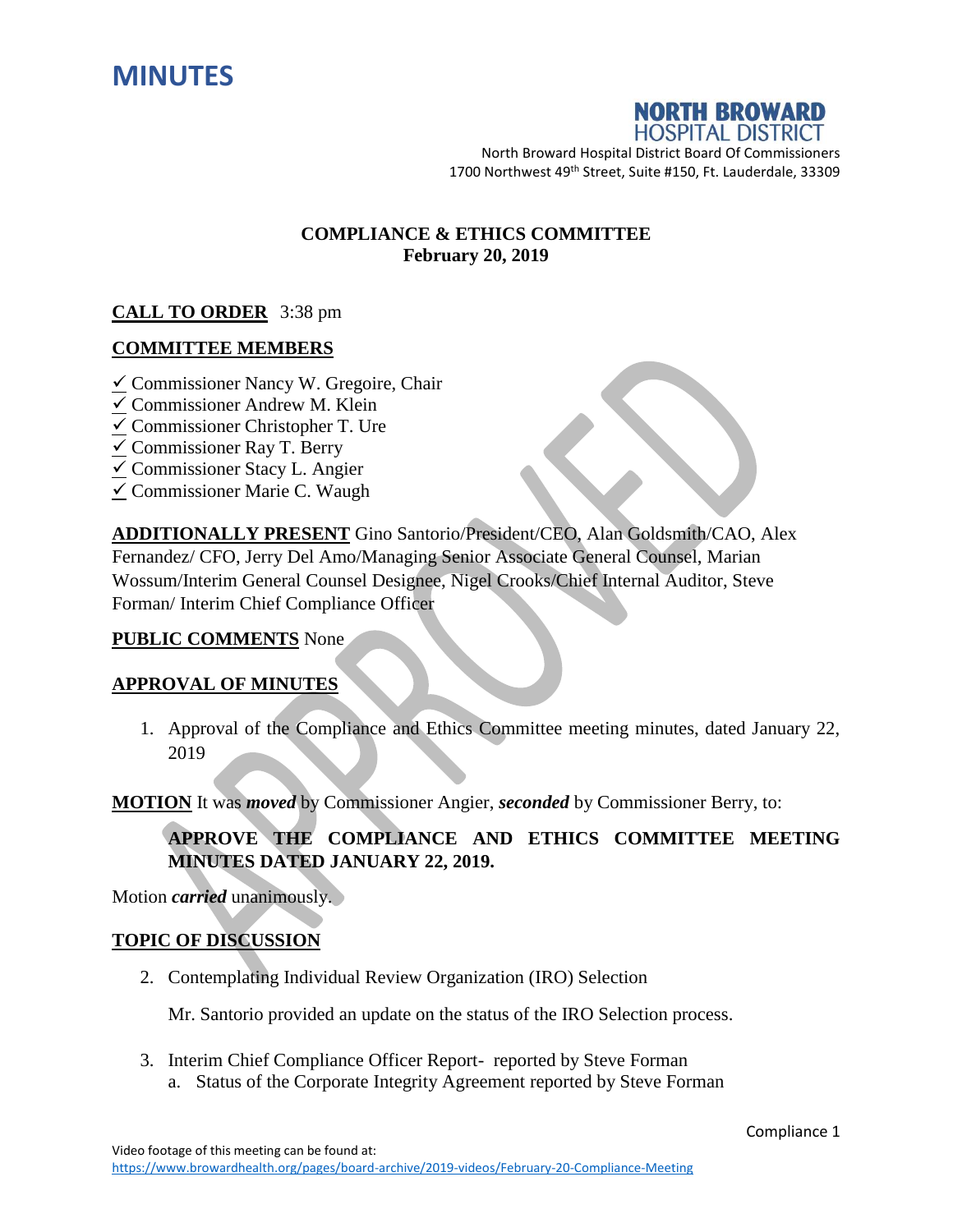# **MINUTES**



North Broward Hospital District Board Of Commissioners 1700 Northwest 49<sup>th</sup> Street, Suite #150, Ft. Lauderdale, 33309

- b. Report from the Executive Compliance Group reported by Steve Forman
- IRO Plan of Correction Chair Beth Cherry, SVP Physician Practices, gave her report

Note: At this point of the meeting the remaining agenda items were heard out of order.

(Training Subgroup Report was taken out of sequence)

Chair Melanie Hatcher, VP of Human Resource, gave her report

(Disclosures Subgroup Report was taken out of sequence)

Chair Dr. Ana Calderon, head of the Children's Diagnostic and Treatment Center, gave her report

(Code of Conduct/Policies & Procedures Subgroup Report was taken out of sequence)

Chair Denise Moore, VP of Corporate Communications and Marketing, gave her report

**MOTION** It was *moved* by Commissioner Angier, *seconded* by Commissioner Waugh, that:

# **THE COMPLIANCE AND ETHICS COMMITTEE ACCEPT THE CODE OF CONDUCT, AS PRESENTED.**

Motion *carried* 5 to 1

(Sanction Screening Subgroup Report was taken out of sequence)

Chair Mr. Lee Ghezzi, VP of Quality and Case Management, gave his report

- Risk Assessment Subgroup deferred to next month's meetings
- Auditing & Monitoring Subgroup deferred to next month's meetings
- Conflicts of Interests Processing *No update provided*
- c. HIPAA Program *No update provided*